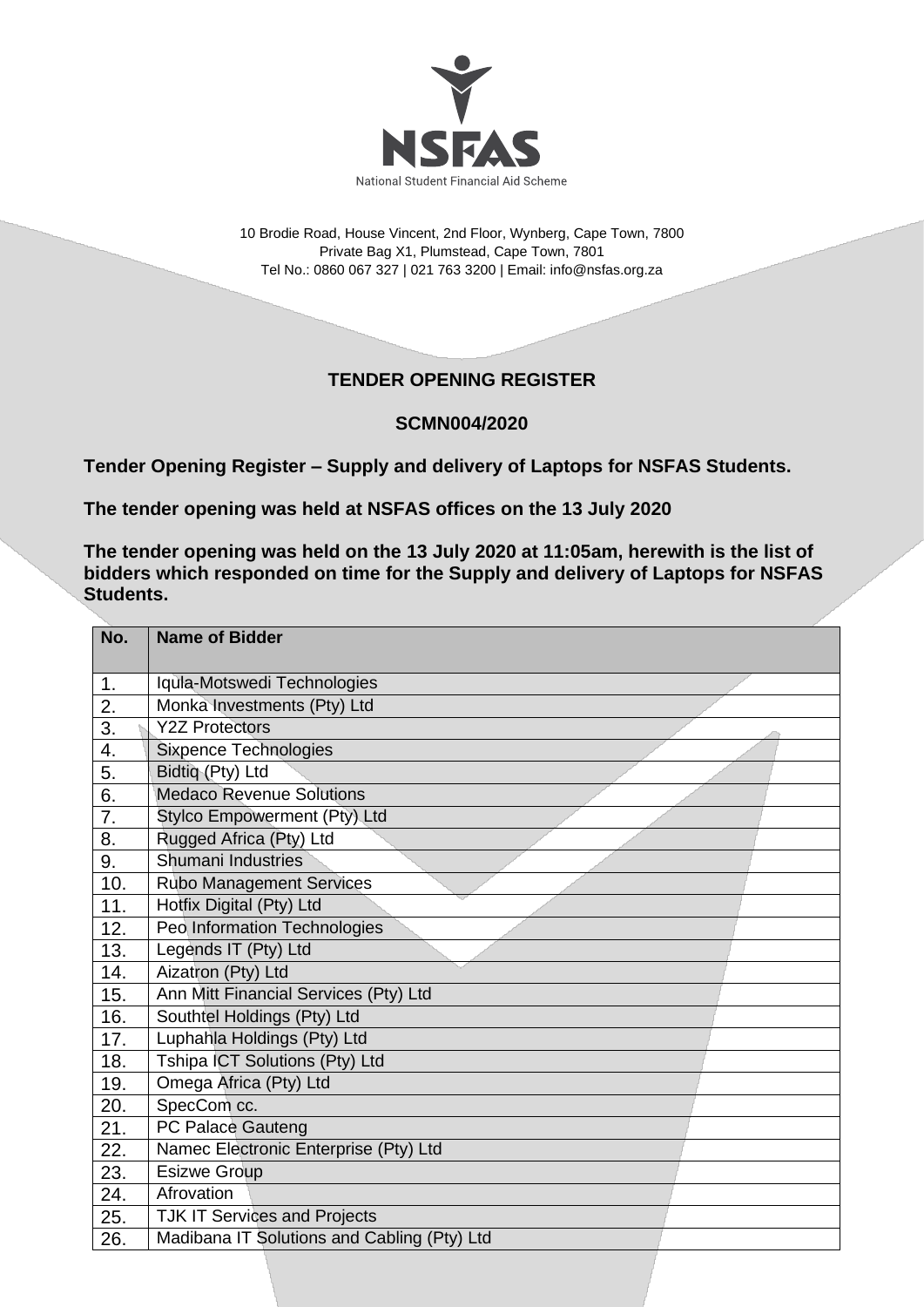| 27. | <b>BDM Group ICT Solutions</b>            |
|-----|-------------------------------------------|
| 28. | Next Technologies (Pty) Ltd               |
| 29. | Itec Tiyende (Pty) Ltd                    |
| 30. | <b>Uphembele Consulting Group</b>         |
| 31. | <b>Taxation Lab Consulting</b>            |
| 32. | <b>OneWorld Consortium</b>                |
| 33. | Buzano Projects (Pty) Ltd                 |
| 34. | <b>SBD Business Systems</b>               |
| 35. | <b>Business Connexion (Pty) Ltd</b>       |
| 36. | Lebone Litho Printers (Pty) Ltd           |
| 37. | ATT G10BAL Group (Pty) Ltd                |
| 38. | DBA Business Solutions (Pty) Ltd          |
| 39. | Mosen Technologies (Pty) Ltd              |
| 40. | Leema Industries                          |
| 41. | People Technology Processes Integrated    |
| 42. | Lembelele Trading cc                      |
| 43. | <b>Gomolemo Bokang Trading Enterprise</b> |
| 44. | Ikando t/a IT Master                      |
| 45. | Ngaphaya Y2K10                            |
| 46. | Sizwe Africa IT Group                     |
| 47. | Kubyala ICT Solutions                     |
| 48. | <b>Thaboera IT Solutions</b>              |
| 49. | <b>Boa Technologies</b>                   |
| 50. | <b>RIK Investment Holdings</b>            |
| 51. | <b>Ndiza Information Systems</b>          |
| 52. | Optisphere Trading 10 cc                  |
| 53. | Gijima Holdings (Pty) Ltd                 |
| 54. | Beenet Outsourcing (Pty) t/a Ulink        |
| 55. | GPC Projects (Pty) Ltd                    |
| 56. | Mila Technologies                         |
| 57. | Virtualize (Pty) Ltd                      |
| 58. | Talis Fleet (Pty) Ltd                     |
| 59. | GTM Computer Surgeon cc.                  |
| 60. | Gagasi IT                                 |
| 61. | <b>Ndala IT Solutions</b>                 |
| 62. | Ensign Trading cc.                        |
| 63. | <b>Vuxeni Information Technologies</b>    |
| 64. | Maredi Technologies                       |
| 65. | Silver Solutions 3193 cc.                 |
| 66. | Odirile IT Holdings (Pty) Ltd             |
| 67. | Accelerit Technologies (Pty) Ltd          |
| 68. | <b>Hanley Technologies</b>                |
| 69. | Imihla Consulting (Pty) Ltd               |
| 70. | Datacentrix (Pty) Ltd                     |
| 71. | <b>ABT Telecoms</b>                       |
| 72. | Lurco Trading 308 (Pty) Ltd               |
| 73. | <b>Cocre8 Technology Solutions</b>        |
| 74. | Tumba Technologies Group                  |
| 75. | Bongani Rainmaker Logistics (Pty) Ltd     |
| 76. | Prime Molecular Technologies              |
| 77. | <b>Mustek Limited</b>                     |
| 78. | Ndikwazi Enterprise (Pty) Ltd             |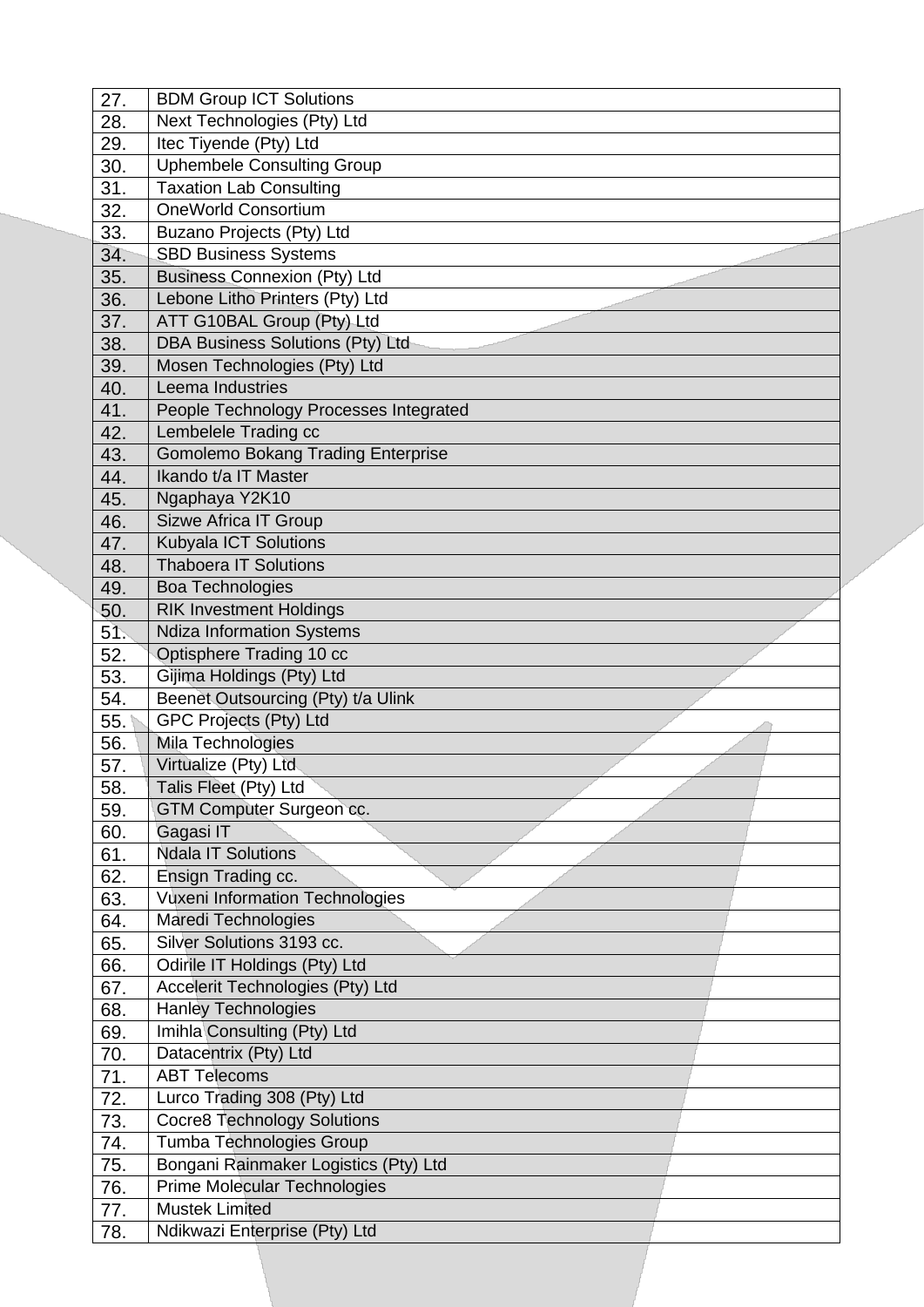| 79.          | Sanda Kahle Medical Suppliers                                              |
|--------------|----------------------------------------------------------------------------|
| 80.          | <b>Andimahle Trading Enterprise</b>                                        |
| 81.          | Africlouds (Pty) Ltd                                                       |
| 82.          | Five Strand Media (Pty) Ltd                                                |
| 83.          | <b>Pinnacle Point Trading Services</b>                                     |
| 84.          | SkyBlu Technologies                                                        |
| 85.          | NLR Consulting and Vhukoni IT Solution Consortium                          |
| 86.          | Musandiwa Solutions (Pty) Ltd                                              |
| 87.          | IT Monkey (Pty) Ltd                                                        |
| 88.          | <b>Tetrabyte Technologies</b>                                              |
| 89.          | AND Group (Pty) Ltd                                                        |
| 90.          | Siyazenzela Solutions (Pty) Ltd                                            |
| 91.          | M-TAG Systems and Solutions                                                |
| 92.          | <b>Signature Data Systems and Solutions</b>                                |
| 93.          | Logicalis SA (Pty) Ltd                                                     |
| 94.          | MTN (Pty) Ltd                                                              |
| 95.          | <b>Epico Networks</b>                                                      |
| 96.          | Yarona Core (Pty) Ltd                                                      |
| 97.          | Entrepreneurs Blue Print Africa (Pty) Ltd (EBPA)                           |
| 98.          | <b>Billmarry Group (Pty) Ltd</b>                                           |
| 99.          | Babonolo Holdings (Pty) Ltd                                                |
| 100.         | Grow Makhosikati Trading                                                   |
| 101.         | <b>Thokozi Group</b>                                                       |
| 102.         | Lyfe Computer Technologies (Pty) Ltd                                       |
| 103.         | Khoneketa (Pty) Ltd                                                        |
| 104.         | Maphisa Investments (Pty) Ltd                                              |
|              |                                                                            |
| 105.         | Blue Computer Technologies (Pty) Ltd                                       |
| 106.         | Introstat (Pty) Ltd                                                        |
| 107.         | Zwaneking Project (Pty) Ltd                                                |
| 108.         | <b>CNWS Computer Solution</b>                                              |
| 109.         | Vastra Tech (Pty) Ltd                                                      |
| 110.         | Solario Technologies                                                       |
| 111.         | Lethukuthula Development Project                                           |
| 112.         | Vaal Triangle Computers & Books (Pty) Ltd                                  |
| 113.         | Siwelewela Co (Pty) Ltd                                                    |
| 114.         | Sempaleng Construction (Pty) Ltd                                           |
| 115.         | <b>Palmerton Cartridges</b>                                                |
| 116.         | MTZ Couture (Pty) Ltd                                                      |
| 117.         | First Technology Western Cape (Pty) Ltd                                    |
| 118.         | Akannii Trading and Projects (Pty) Ltd                                     |
| 119.         | Gahlabsa Trading cc.                                                       |
| 120.         | <b>Epweb ICT Solutions</b>                                                 |
| 121.         | <b>Bay Technologies</b>                                                    |
| 122.         | Metro Computer Services (Pty) Ltd                                          |
| 123.         | <b>Allied Business Solutions</b>                                           |
| 124.         | Asenathi Projects (Pty) Ltd                                                |
| 125.         | Ntlhokwa Investments (Pty) Ltd                                             |
| 126.         | <b>Innovo Networks</b>                                                     |
| 127.         | Interactive Trading 266 (Pty) Ltd / Silicon Black                          |
| 128.         | Nakumisa Investments (Pty) Ltd                                             |
| 129.<br>130. | Lehlaka Information Technologies Services<br>Star-Tech Solutions (Pty) Ltd |